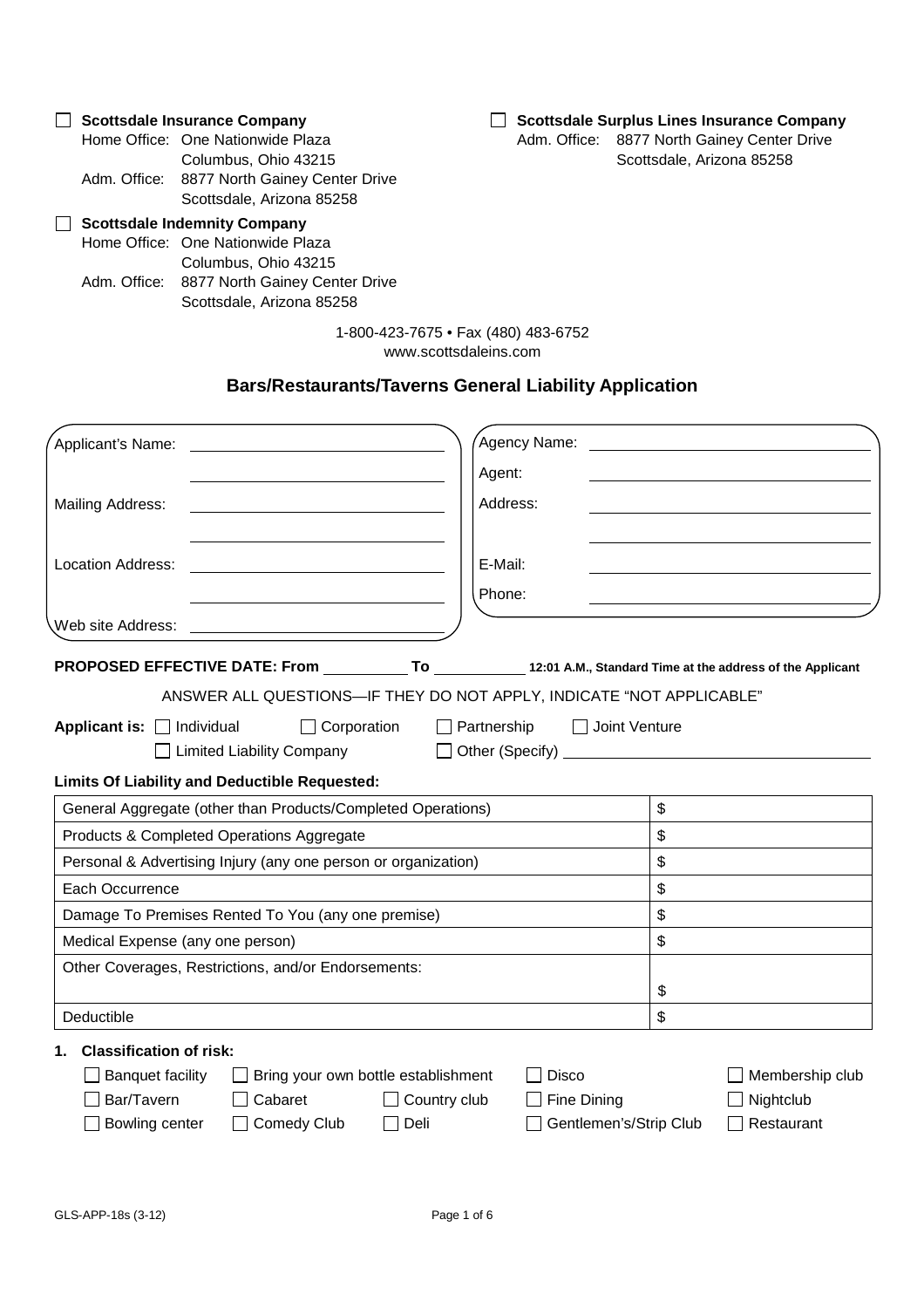# **2. Annual gross sales:**

|     |                                                                            | Past Twelve (12) Months |                                  | <b>Next Twelve (12) Months</b> |                                                                                                 |                                                                                 |
|-----|----------------------------------------------------------------------------|-------------------------|----------------------------------|--------------------------------|-------------------------------------------------------------------------------------------------|---------------------------------------------------------------------------------|
|     | <b>Liquor Sales</b>                                                        |                         |                                  |                                |                                                                                                 |                                                                                 |
|     | <b>Food Sales</b>                                                          |                         |                                  |                                |                                                                                                 |                                                                                 |
|     | Gambling                                                                   |                         |                                  |                                |                                                                                                 |                                                                                 |
|     | Other                                                                      |                         |                                  |                                |                                                                                                 |                                                                                 |
|     | Total                                                                      |                         |                                  |                                |                                                                                                 |                                                                                 |
| 3.  |                                                                            |                         |                                  |                                |                                                                                                 |                                                                                 |
| 4.  | Number of years under current management: ________________                 |                         |                                  |                                |                                                                                                 |                                                                                 |
| 5.  |                                                                            |                         |                                  |                                |                                                                                                 |                                                                                 |
|     |                                                                            |                         |                                  |                                |                                                                                                 |                                                                                 |
|     | If yes: $\Box$ Off premises                                                |                         |                                  |                                |                                                                                                 |                                                                                 |
|     | 7. Types of meals served:                                                  |                         | Full meals                       | $\Box$ Short order             |                                                                                                 |                                                                                 |
|     | 8. Maintenance of building is:                                             |                         | $\Box$ Good                      | $\Box$ Average                 | Poor                                                                                            |                                                                                 |
| 9.  | Housekeeping is:                                                           |                         | $\Box$ Good                      | $\Box$ Average                 | $\Box$ Poor                                                                                     |                                                                                 |
|     | 10. Square footage of bar/tavern/restaurant: _____________________________ |                         |                                  |                                |                                                                                                 |                                                                                 |
|     |                                                                            |                         |                                  |                                | 12. Does applicant advertise or promote "happy hour" or other events when drinks are sold at a  |                                                                                 |
|     |                                                                            |                         |                                  |                                |                                                                                                 | 13. Hookah exposure (communal smoking)?…………………………………………………………………………… □ Yes □ No |
| 14. |                                                                            |                         |                                  |                                | Does applicant subscribe to a taxi or other service providing transportation home to apparently |                                                                                 |
|     |                                                                            |                         |                                  |                                |                                                                                                 |                                                                                 |
|     |                                                                            |                         |                                  |                                |                                                                                                 |                                                                                 |
| 15. |                                                                            |                         |                                  |                                |                                                                                                 |                                                                                 |
|     |                                                                            |                         |                                  |                                |                                                                                                 |                                                                                 |
| 16. |                                                                            |                         |                                  |                                |                                                                                                 |                                                                                 |
|     |                                                                            |                         |                                  |                                |                                                                                                 |                                                                                 |
|     |                                                                            |                         |                                  |                                |                                                                                                 |                                                                                 |
| 17. | Are surrounding premises:                                                  |                         |                                  |                                |                                                                                                 |                                                                                 |
|     | Downtown district<br>Industrial                                            |                         | Residential/commercial<br>Resort | $\Box$ Rural<br>Seasonal       | $\Box$ Shopping center<br>Suburban commercial                                                   | Waterfront                                                                      |
|     |                                                                            |                         |                                  |                                |                                                                                                 |                                                                                 |
|     | If yes, how many docking spaces for boats?                                 |                         |                                  |                                |                                                                                                 |                                                                                 |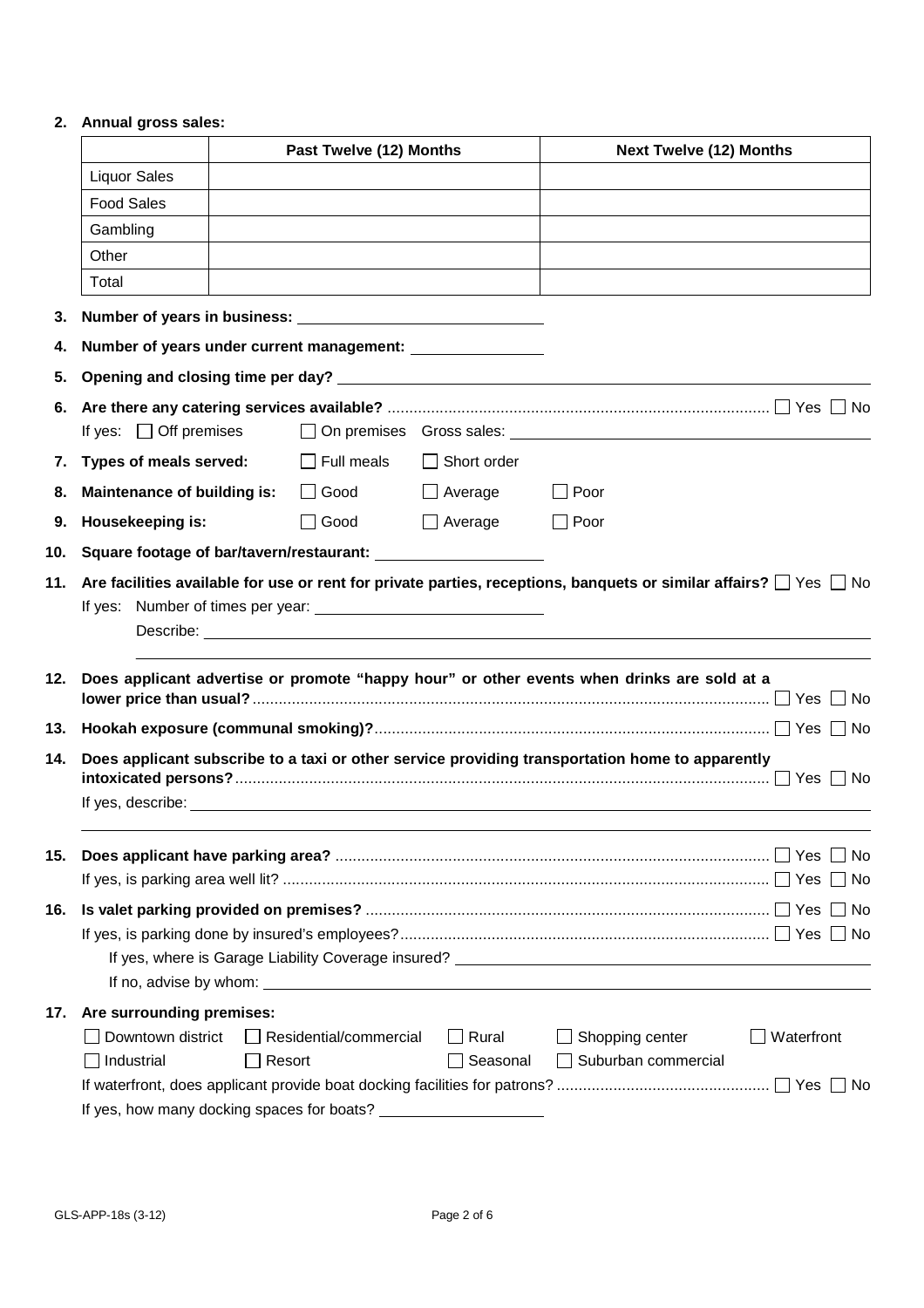## **18. Clientele:**

|     |    | $\Box$ Local residents | $\Box$ Families<br>$\Box$ Retirement community $\Box$ College students<br>$\Box$ 31-40 $\Box$ 41 and over<br>Median age of patrons: $\Box$ 18-25<br>$\Box$ 26-30 | Seasonal residents |  |
|-----|----|------------------------|------------------------------------------------------------------------------------------------------------------------------------------------------------------|--------------------|--|
|     |    |                        |                                                                                                                                                                  |                    |  |
|     |    |                        |                                                                                                                                                                  |                    |  |
| 19. |    | <b>Entertainment:</b>  |                                                                                                                                                                  |                    |  |
|     | а. |                        |                                                                                                                                                                  |                    |  |
|     |    |                        | Describe: (include go-go dancers, topless, disco, exotic, female/male):                                                                                          |                    |  |
|     | b. |                        |                                                                                                                                                                  |                    |  |
|     |    |                        | If yes: Number of times per week: ____________________                                                                                                           |                    |  |
|     |    |                        | Square footage of dance floor: _______________                                                                                                                   |                    |  |
|     | с. |                        |                                                                                                                                                                  |                    |  |
|     |    |                        |                                                                                                                                                                  |                    |  |
|     |    |                        |                                                                                                                                                                  |                    |  |
|     | d. |                        |                                                                                                                                                                  |                    |  |
|     | е. |                        |                                                                                                                                                                  |                    |  |
|     |    |                        |                                                                                                                                                                  |                    |  |
|     | f. |                        |                                                                                                                                                                  |                    |  |
|     |    |                        |                                                                                                                                                                  |                    |  |
|     |    |                        |                                                                                                                                                                  |                    |  |
|     | g. |                        |                                                                                                                                                                  |                    |  |
|     |    |                        |                                                                                                                                                                  |                    |  |
|     | h. |                        |                                                                                                                                                                  |                    |  |
|     |    |                        |                                                                                                                                                                  |                    |  |
|     |    |                        | Number of gambling machines?                                                                                                                                     |                    |  |
|     | i. |                        |                                                                                                                                                                  |                    |  |
| 20. |    |                        |                                                                                                                                                                  |                    |  |
|     |    |                        |                                                                                                                                                                  |                    |  |
| 21. |    |                        |                                                                                                                                                                  |                    |  |
| 22. |    |                        | Number of bouncers, doormen or security personnel: ______________________________                                                                                |                    |  |
|     |    |                        | Are bouncers, doormen or security personnel employees or independent contractors?                                                                                |                    |  |
|     |    |                        | If independent contractors, do they provide Certificates of Insurance and Additional Insured Endorse-                                                            |                    |  |
|     |    |                        |                                                                                                                                                                  |                    |  |
| 23. |    |                        |                                                                                                                                                                  |                    |  |
|     |    |                        |                                                                                                                                                                  |                    |  |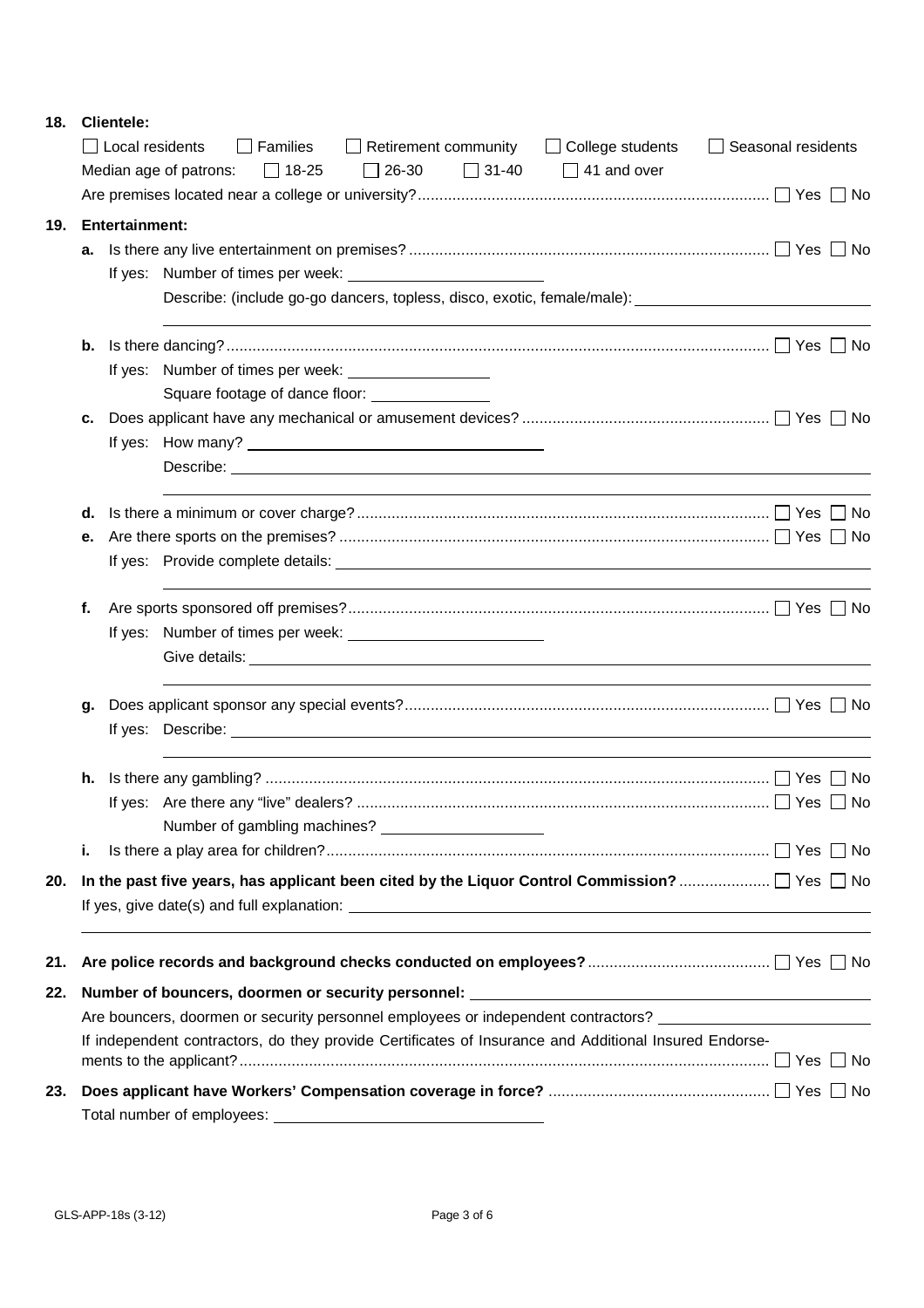| 24. During the past three years, has any company canceled, declined or refused similar insurance |  |
|--------------------------------------------------------------------------------------------------|--|
|                                                                                                  |  |
| If yes, explain:                                                                                 |  |

- **25. Does risk engage in the generation of power, other than emergency back-up power, for their own use or sale to power companies?** ............................................................................................... Yes No If yes, describe:
- 26. Does applicant have other business ventures for which coverage is not requested?............................. Yes No If yes, explain and advise where insured:

## **27. Additional Insured Information:**

| <b>Name</b> | <b>Address</b> | <b>Interest</b> |
|-------------|----------------|-----------------|
|             |                |                 |
|             |                |                 |
|             |                |                 |

### **28. Schedule Of Hazards:**

| Loc.<br>No. | <b>Classification Description</b> | Class.<br>Code | <b>Exposure</b> | <b>Premium Basis</b><br>(s) Gross Sales<br>(p) Payroll<br>(a) Area<br>(c) Total Cost<br>(t) Other |
|-------------|-----------------------------------|----------------|-----------------|---------------------------------------------------------------------------------------------------|
|             |                                   |                |                 |                                                                                                   |
|             |                                   |                |                 |                                                                                                   |
|             |                                   |                |                 |                                                                                                   |
|             |                                   |                |                 |                                                                                                   |
|             |                                   |                |                 |                                                                                                   |

#### **29. Prior Carrier Information:**

|                                  | Year: | Year: | Year: |
|----------------------------------|-------|-------|-------|
| <b>Carrier</b>                   |       |       |       |
| Policy No.                       |       |       |       |
| Coverage                         |       |       |       |
| <b>Occurrence or Claims Made</b> |       |       |       |
| <b>Total Premium</b>             |       |       |       |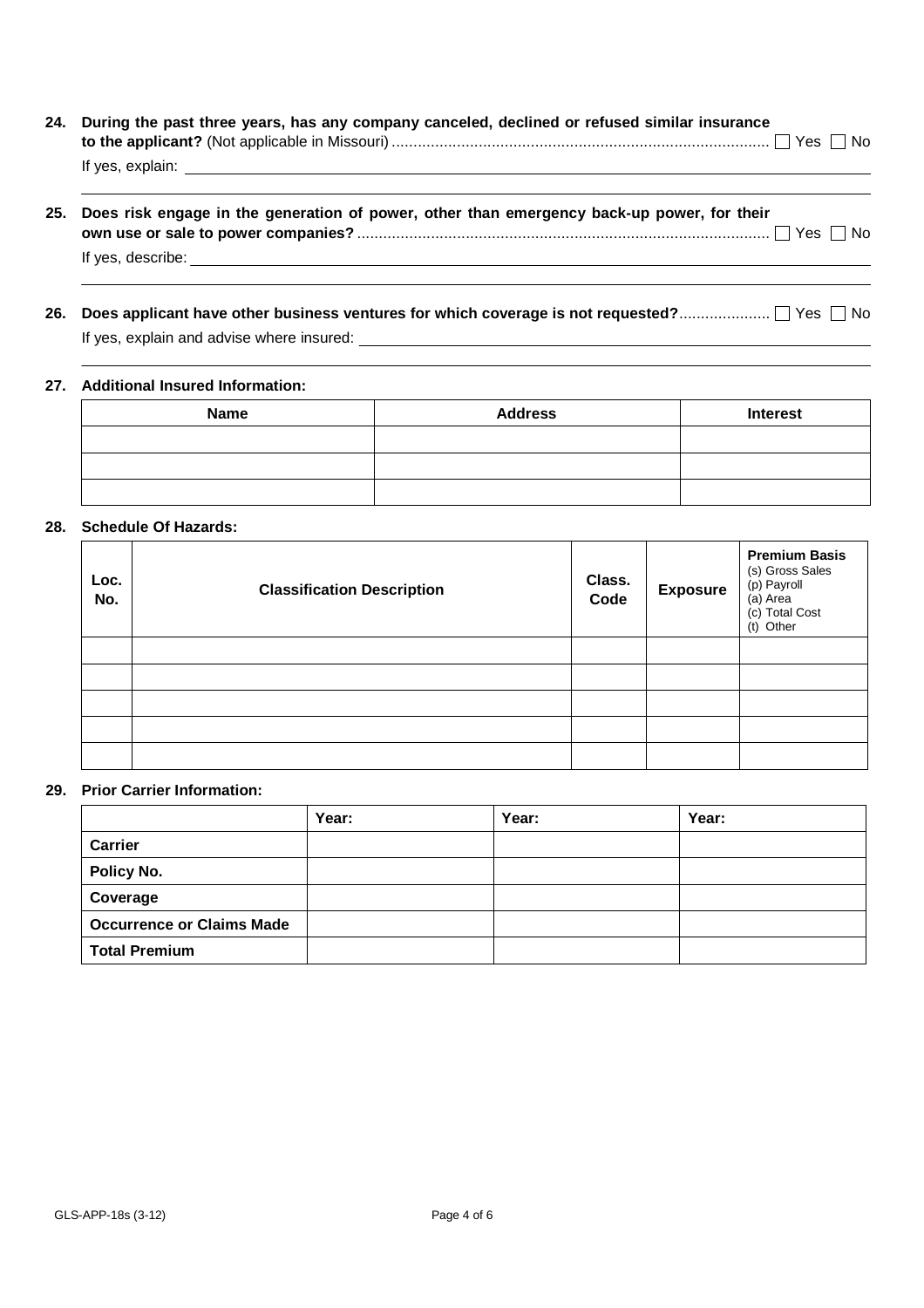#### **30. Loss History:**

| Indicate all claims or losses (regardless of fault and whether or not insured) or occurrences that may give<br>$\Box$ Check if no losses last three years.<br>rise to claims for the prior three years. |                            |                       |                           |                                         |  |
|---------------------------------------------------------------------------------------------------------------------------------------------------------------------------------------------------------|----------------------------|-----------------------|---------------------------|-----------------------------------------|--|
| Date of<br>Loss                                                                                                                                                                                         | <b>Description of Loss</b> | <b>Amount</b><br>Paid | Amount<br><b>Reserved</b> | <b>Claim Status</b><br>(Open or Closed) |  |
|                                                                                                                                                                                                         |                            |                       |                           |                                         |  |
|                                                                                                                                                                                                         |                            |                       |                           |                                         |  |
|                                                                                                                                                                                                         |                            |                       |                           |                                         |  |
|                                                                                                                                                                                                         |                            |                       |                           |                                         |  |

This application does not bind the applicant nor the Company to complete the insurance, but it is agreed that the information contained herein shall be the basis of the contract should a policy be issued.

**FRAUD WARNING:** Any person who knowingly and with intent to defraud any insurance company or other person files an application for insurance or statement of claim containing any materially false information or conceals for the purpose of misleading, information concerning any fact material thereto commits a fraudulent insurance act, which is a crime and subjects such person to criminal and civil penalties. **(Not applicable in Nebraska, Oregon or Vermont.)**

**NOTICE TO COLORADO APPLICANTS:** It is unlawful to knowingly provide false, incomplete, or misleading facts or information to an insurance company for the purpose of defrauding or attempting to defraud the company. Penalties may include imprisonment, fines, denial of insurance, and civil damages. Any insurance company or agent of an insurance company who knowingly provides false, incomplete, or misleading facts or information to a policy holder or claimant for the purpose of defrauding or attempting to defraud the policy holder or claimant with regard to a settlement or award payable from insurance proceeds shall be reported to the Colorado Division of Insurance within the Department of Regulatory Agencies.

**WARNING TO DISTRICT OF COLUMBIA APPLICANTS:** It is a crime to provide false or misleading information to an insurer for the purpose of defrauding the insurer or any other person. Penalties include imprisonment and/or fines. In addition, an insurer may deny insurance benefits if false information materially related to a claim was provided by the applicant.

**NOTICE TO FLORIDA APPLICANTS:** Any person who knowingly and with intent to injure, defraud, or deceive any insurer files a statement of claim or an application containing any false, incomplete, or misleading information is guilty of a felony in the third degree.

**NOTICE TO LOUISIANA APPLICANTS:** Any person who knowingly presents a false or fraudulent claim for payment of a loss or benefit or knowingly presents false information in an application for insurance is guilty of a crime and may be subject to fines and confinement in prison.

**NOTICE TO MAINE APPLICANTS:** It is a crime to knowingly provide false, incomplete or misleading information to an insurance company for the purpose of defrauding the company. Penalties may include imprisonment, fines or a denial of insurance benefits.

**NOTICE TO MARYLAND APPLICANTS:** Any person who knowingly and willfully presents a false or fraudulent claim for payment of a loss or benefit or who knowingly and willfully presents false information in an application for insurance is guilty of a crime and may be subject to fines and confinement in prison.

**NOTICE TO MINNESOTA APPLICANTS:** A person who files a claim with intent to defraud or helps commit a fraud against an insurer is guilty of a crime.

**NOTICE TO OHIO APPLICANTS:** Any person who knowingly and with intent to defraud any insurance company files an application for insurance or statement of claim containing any materially false information or conceals for the purpose of misleading, information concerning any fact material thereto commits a fraudulent insurance act, which is a crime and subjects such person to criminal and civil penalties.